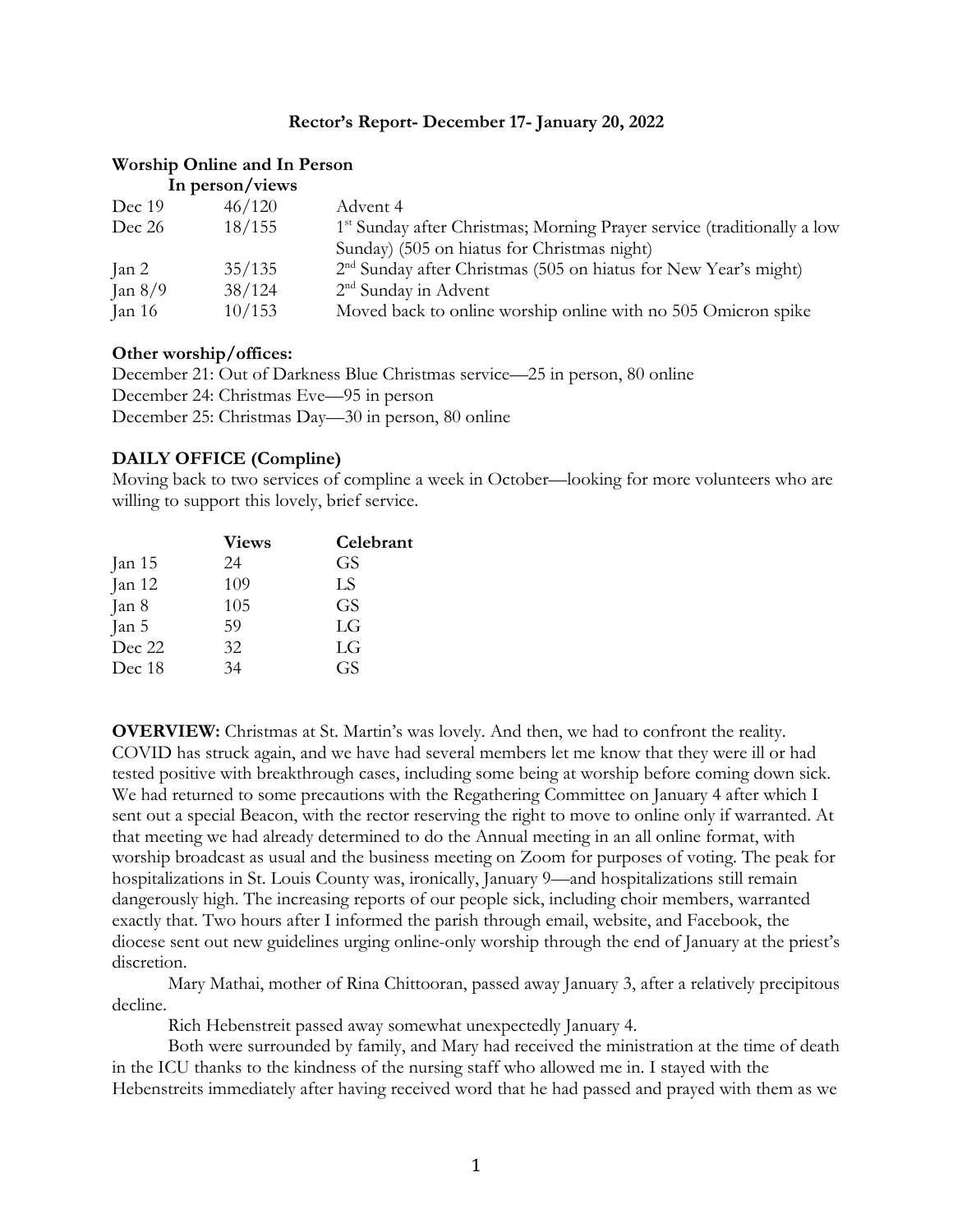awaited the funeral home. Both funerals will be held no earlier than mid-March for safety's sake due to COVID.

# **Worship:**

When we return to in=person worship, I urge everyone who can to register ahead of time on the website so that we can safely anticipate numbers of persons present.

Christmas at St. Martin's was beautiful.

- o Sun., Dec 19, 11:45 am—the Greening of the Church—thanks to all the volunteers who made everything perfect!
- o Tues., Dec 21, 7:00 pm—Out of Darkness "Blue Christmas" service, acknowledging complex emotions and grief ties to holidays—or just the need for quiet. Thanks to Denise and the choir for being willing to add some beautiful music to this new service. It was publicized in the Diocesan iSeek this week.
- o Fri., Dec 24, 7:00 pm: Christmas Eve Choral Eucharist, complete with strings, handbells, and choir—amazing music, and the most people we have had in the building since July (hich frankly was also a bit nerve-wracking) Ushers did a fantastic job trying to maintain space between pods which some challenging geometry.
- o Sat., Dec. 25, 10:30 am: Christmas Day Holy Eucharist
- o Sun., Dec. 26: Morning Prayer service for the First Sunday after Christmas—Rev, Shug presided so I could have some time off.

Looking ahead to the rest of the season after Epiphany and Lent. Ash Wednesday is March 2.

# **Administrative/ Programming:**

I ordered 250 KN-95 masks to be distributed to parishioners for use in worship and to be taken home to use when venturing out. I will absolutely order more when needed. These are the current recommended minimal standard against Omicron, and are meant to help prevent the wearer infecting others.

Communications: Need reports from ministry leaders to be posted on the website on a membersonly page accessible via password as we did last year. Scott continues to try to

STEWARDSHIP\*/ ANNUAL GIVING

- Annual Giving campaign began on Sunday, October 24 and still trying to urge people to get their paperwork in (lots of good intentions reported, getting derailed due to ongoing life in COVID-19. Thank you SO MUCH to all of you who have reached out to parishioners who had yet to return their giving estimate cards. If any of you are concerned about not being able to reach people using your cell phones, please feel free to use a phone here at St. Martin's. If several of you would like to gather and make calls from the offices, I would be happy to spring for refreshments! Let me know.
- Paychex has been extremely non-responsive the last few pay period, and the penultimate was its failure to cut our checks on time on January 15. Janet repeatedly tried to contact them, including on her days off, which should NEVER be necessary, EVER. She finally got someone to get checks written and deposited Wednesday night. We will be moving our payroll to a company used by the diocese. This cannot be repeated.
- Moving to a new mass email service after the annual meeting. After being in consultation with colleagues who have excellent systems, I am going to try to move to Mail Chimp.

### . **Formation**: